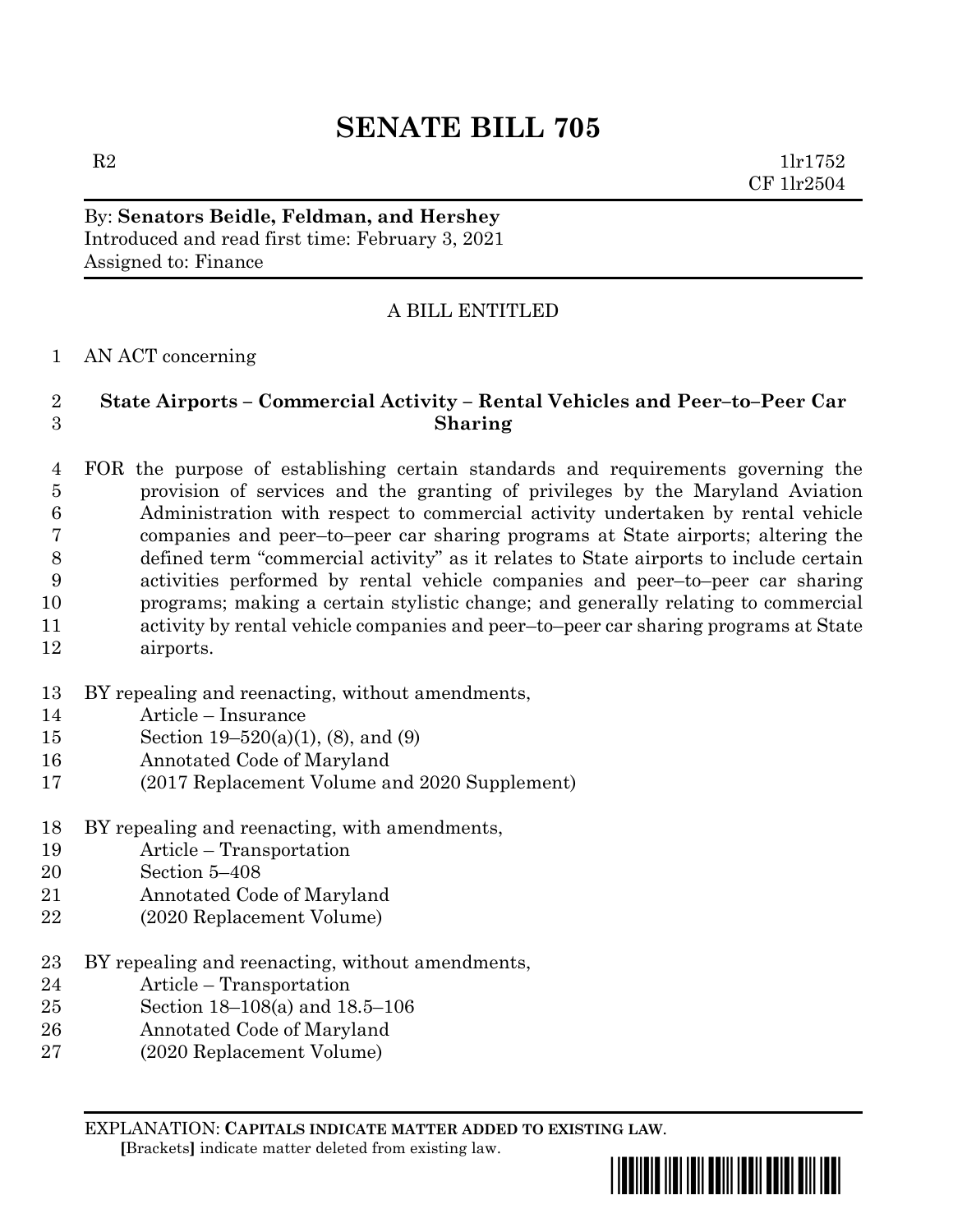|                               | $\overline{2}$                                                                                                                                                                                                                                                                                       | <b>SENATE BILL 705</b>                                                                                                                                       |
|-------------------------------|------------------------------------------------------------------------------------------------------------------------------------------------------------------------------------------------------------------------------------------------------------------------------------------------------|--------------------------------------------------------------------------------------------------------------------------------------------------------------|
| $\mathbf 1$<br>$\overline{2}$ | SECTION 1. BE IT ENACTED BY THE GENERAL ASSEMBLY OF MARYLAND,<br>That the Laws of Maryland read as follows:                                                                                                                                                                                          |                                                                                                                                                              |
| 3                             | <b>Article - Insurance</b>                                                                                                                                                                                                                                                                           |                                                                                                                                                              |
| 4                             | $19 - 520.$                                                                                                                                                                                                                                                                                          |                                                                                                                                                              |
| 5                             | (1)<br>(a)                                                                                                                                                                                                                                                                                           | In this section the following words have the meanings indicated.                                                                                             |
| 6<br>7<br>8                   | (8)<br>program.                                                                                                                                                                                                                                                                                      | "Peer-to-peer car sharing" means the authorized use of a motor vehicle<br>by an individual other than the vehicle's owner through a peer-to-peer car sharing |
| 9<br>10<br>11                 | "Peer-to-peer car sharing program" means a platform that is in the<br>(9)<br>business of connecting vehicle owners with drivers to enable the sharing of motor vehicles<br>for financial consideration.                                                                                              |                                                                                                                                                              |
| 12                            | <b>Article - Transportation</b>                                                                                                                                                                                                                                                                      |                                                                                                                                                              |
| 13                            | $5 - 408.$                                                                                                                                                                                                                                                                                           |                                                                                                                                                              |
| 14<br>15<br>16<br>17          | In its operation of an airport, airport facility, or air navigation facility owned<br>(a)<br>or controlled by this State, the Administration, with the approval of the Secretary and<br>subject to the direction of the Commission, may contract, lease, or otherwise arrange with<br>any person to: |                                                                                                                                                              |
| 18<br>19                      | (1)<br>agents at the airport or facility; or                                                                                                                                                                                                                                                         | Provide the person with services furnished by the Administration or its                                                                                      |
| 20                            | (2)                                                                                                                                                                                                                                                                                                  | Grant to the person the privilege of:                                                                                                                        |
| 21<br>22                      | (i)<br>airport or facility; or                                                                                                                                                                                                                                                                       | Using or improving for commercial purposes any part of the                                                                                                   |
| 23<br>24                      | (ii)<br>at the airport or facility.                                                                                                                                                                                                                                                                  | Supplying services, facilities, goods, commodities, or other things                                                                                          |
| 25<br>26                      | (b)<br>(1)                                                                                                                                                                                                                                                                                           | For the privileges granted, the Administration may establish any terms<br>and conditions and fix any charges, rentals, or fees that:                         |
| 27<br>28                      | (i)<br>service;                                                                                                                                                                                                                                                                                      | Are reasonable and uniform for the same class of privilege or                                                                                                |
| 29<br>30                      | (ii)                                                                                                                                                                                                                                                                                                 | Are established with due regard to the property and<br>improvements used and the expenses of operation to this State; and                                    |
| 31                            | (iii)                                                                                                                                                                                                                                                                                                | Do not deprive the public of its rightful, equal, and uniform use                                                                                            |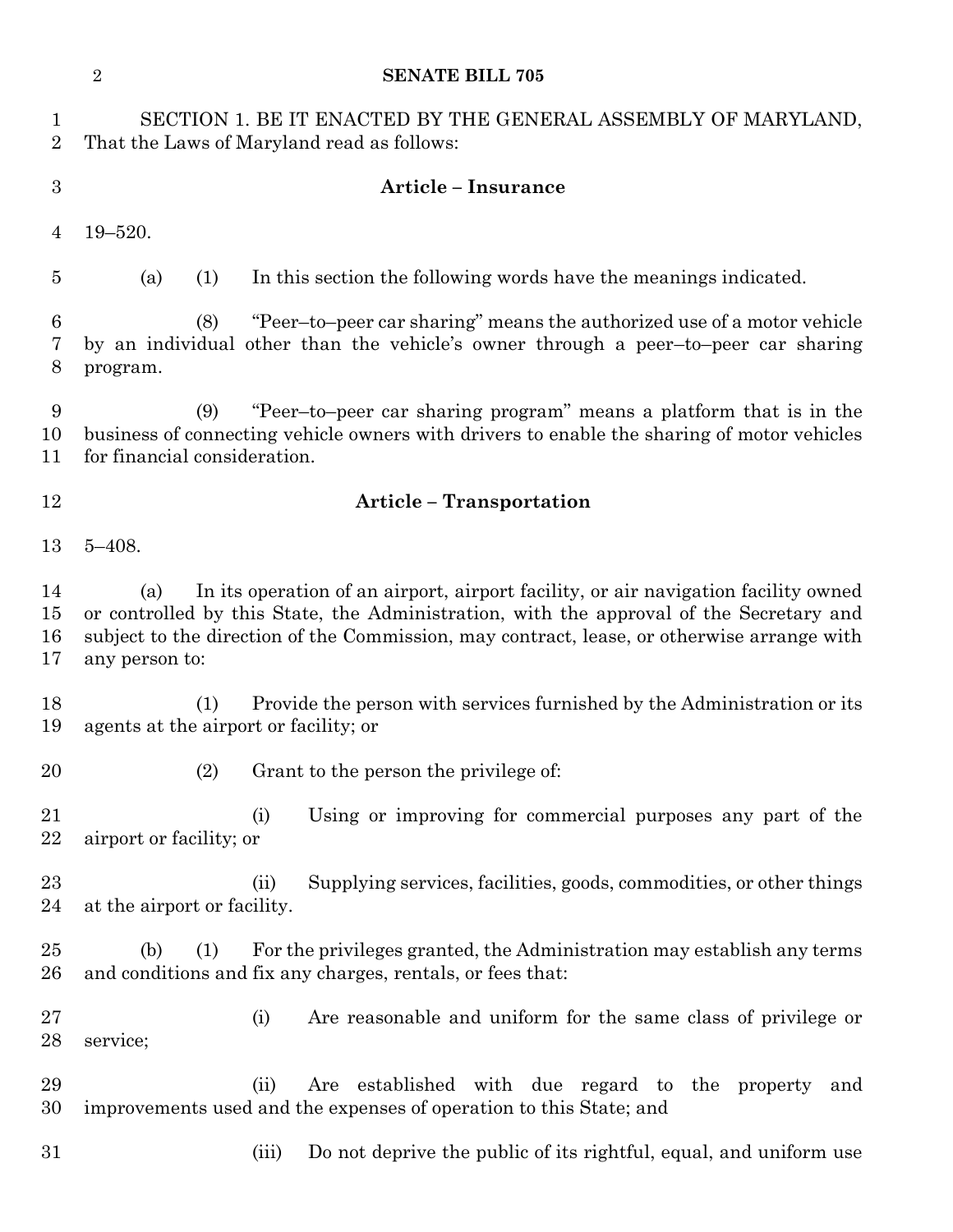#### **SENATE BILL 705** 3

 of any part of the airport or facility. (2) The Administration shall monitor the charges, fees, or prices of any goods or services offered to the public by persons granted the privilege under this section. Every contract, lease, or other arrangement shall provide that charges, fees, or prices: (i) May not be increased without the prior approval of the Administration; and (ii) Are to be reasonable. In determining reasonableness the Administration shall consider the charges, fees, or prices for the same goods or services at comparable airports. (3) The Administration shall: (i) Monitor the employment practices under Title 20, Subtitle 6 of the State Government Article of persons granted privileges under this section; and 13 (ii) Refer for investigation all alleged violations of  $\S$  20–606 of the State Government Article to the Commission on Civil Rights, the Equal Employment Opportunity Commission, or any appropriate State or federal administrative body. **(4) IN CARRYING OUT ITS POWERS AND DUTIES UNDER THIS SUBSECTION WITH RESPECT TO THE OFFER FOR RENTAL OR USE OF A MOTOR VEHICLE BY A RENTAL VEHICLE COMPANY, AS DEFINED IN § 18–108 OF THIS ARTICLE, OR A PEER–TO–PEER CAR SHARING PROGRAM, AS DEFINED IN § 19–520 OF THE INSURANCE ARTICLE, THE ADMINISTRATION SHALL: (I) TREAT THE SERVICES AS BEING OF THE SAME CLASS; (II) PROVIDE SERVICES AND GRANT PRIVILEGES IN A CONSISTENT MANNER; (III) ENSURE THAT THE TERMS AND CONDITIONS OF AGREEMENTS, INCLUDING ALL ACCESS AND FEE REQUIREMENTS, ARE REASONABLE AND UNIFORM WHEN COMPARING: 1. ON–AIRPORT RENTAL VEHICLE COMPANIES AND ON–AIRPORT PEER–TO–PEER CAR SHARING PROGRAMS; AND 2. OFF–AIRPORT RENTAL VEHICLE COMPANIES AND OFF–AIRPORT PEER–TO–PEER CAR SHARING PROGRAMS; AND (IV) TAKE INTO CONSIDERATION THE ADMINISTRATION'S LONG–TERM INVESTMENT IN THE CONSOLIDATED RENTAL VEHICLE FACILITY AND**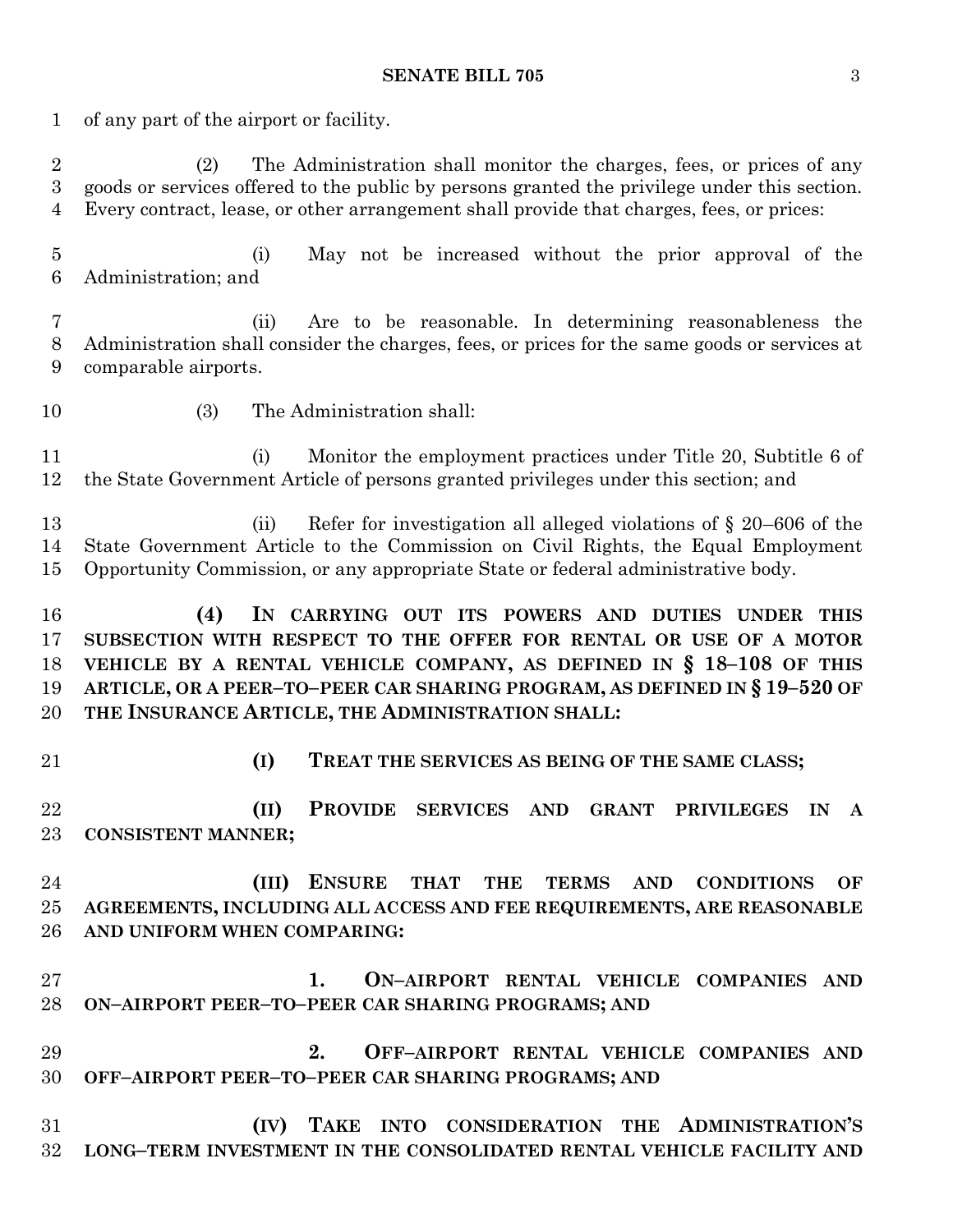**ASSOCIATED STRUCTURES AND IMPROVEMENTS.** (c) (1) **(I)** In this subsection, "commercial activity" means the sale, merchandising, marketing, or promotion of any goods or services.

 **(II) "COMMERCIAL ACTIVITY" INCLUDES THE OFFER OR ARRANGEMENT BY A RENTAL VEHICLE COMPANY OR A PEER–TO–PEER CAR SHARING PROGRAM OF THE RENTAL OR USE OF A MOTOR VEHICLE BY:**

 **1. LISTING, PUBLISHING, OR ADVERTISING THE RENTAL OR USE OF A MOTOR VEHICLE BY MENTIONING THE FORMAL OR INFORMAL NAME OF AN AIRPORT OPERATED BY THE ADMINISTRATION, INCLUDING THE USE OF "BWI", "BWI MARSHALL", OR ANY SIMILAR DERIVATIVE;**

 **2. LISTING, PUBLISHING, OR ADVERTISING THE RENTAL OR USE OF A MOTOR VEHICLE PARKED ON OR LOCATED AT AIRPORT PROPERTY OR FACILITIES;**

 **3. FACILITATING THE USE OF MOTOR VEHICLES TO TRANSPORT AIRPORT CUSTOMERS TO OR FROM AIRPORT PROPERTY OR FACILITIES, REGARDLESS OF WHETHER:**

 **A. USE IS INITIATED ON OR OFF AIRPORT PROPERTY OR FACILITIES;**

 **B. THE RENTAL START TIME OCCURS ON OR OFF AIRPORT PROPERTY OR FACILITIES; OR** 

 **C. THE CAR SHARING START TIME OCCURS ON OR OFF AIRPORT PROPERTY OR FACILITIES; OR** 

 **4. PROMOTING OR MARKETING MOTOR VEHICLES TO TRANSPORT AIRPORT CUSTOMERS TO OR FROM AIRPORT PROPERTY OR FACILITIES, REGARDLESS OF WHETHER:**

 **A. THE TRANSPORTATION IS INITIATED ON OR OFF AIRPORT PROPERTY OR FACILITIES;**

 **B. THE RENTAL START TIME OCCURS ON OR OFF AIRPORT PROPERTY OR AIRPORT FACILITIES; OR**

 **C. THE CAR SHARING START TIME OCCURS ON OR OFF AIRPORT PROPERTY OR AIRPORT FACILITIES.**

#### **SENATE BILL 705**